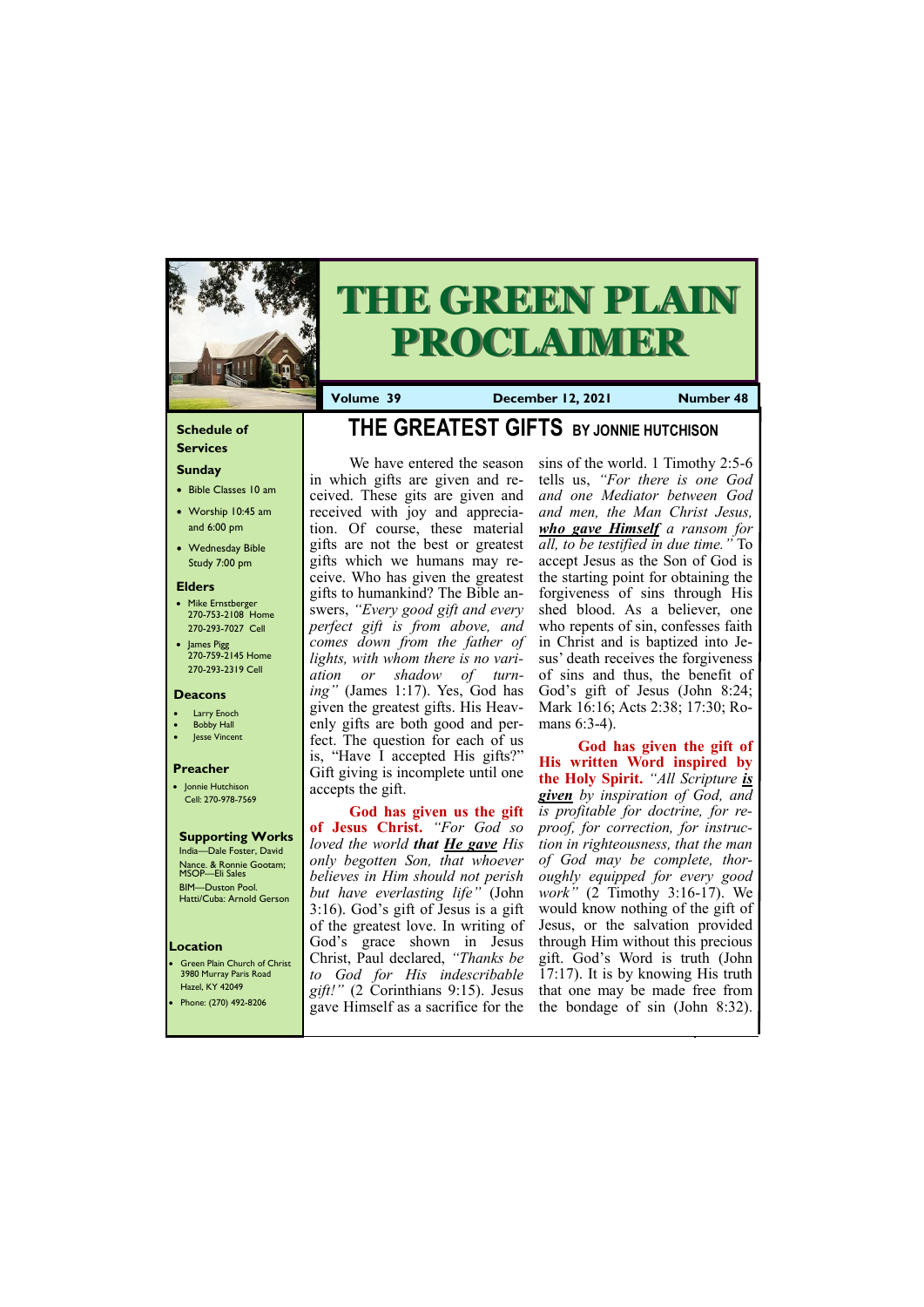# NEWS AND NOTES

*REMEMBER IN PRAYER: Green Plain members*: Peggy Jarvis, Joanne Barnes, Maxine Pool, Hayes and Marjorie Grady, Jim Fielder, Larry Enoch, and Mary and Jim Lowrie. And Jesse and Mary Vincent. Vickie Canter is recovering from sugary to remove a brain tumor. She remains in Lourdes Hospital in Paducah as of this writing.

*Family and Friends:* Teresa Tacker, Bryan White, Kenneth Mizell, Dale Pentecost, Brett Wyatt, Roger Rhoades, Joel White, Mary Lou Joseph, Jennie Pool. Nat and Rita Evans and Larry and Rose Wyatt. Please let us know of those who have improved or any one who needs to be added to this list.

- **PANTRY ITEMS November 2021: 5—Stewed Tomatoes; 12—Spaghetti Sauce; 19— Tuna; 26—Apple Sauce.** Please bring any additional items you wish for the "blessing box" which is located next to the breezeway on the north side of the building.
- **December 2021 Anniversaries:** 17—Mary & Jesse Vincent; 22—Marjorie & Hayes Grady; 17-Debbie & Mike Ernstberger; **Birthdays:** 7-Mike Ernstberger; 9—Debbie Ernestberger; 12—Wanda Barrett (Murray Paris Rd); 12—Jesse Vincent; 17—Marie Wyatt; 18-Wanda Barrett (Green Plain RD); 16– Cody Canter; 21—Larry Enoch; Please let us know if we have left anyone out.
- *ENROLL IN A FREE BIBLE CORRECSPONDENCE COURSE. Send your name and complete mailing address and phone number to Green Plain church of Christ 3980 Murray Paris RD Hazel, KY 42049 or email your request to greenplaincoc@gmail.com.*
- *"Now this is the confidence that we have in Him, that if we ask anything according to His will, He hears us. And if we know that He hears us, whatever we ask, we know that we have the petitions that we have asked of Him."* **(1 John 5:14-15).**

### **Page 2**

# **THOSE TO SERVE DECEMBER 2021**

**Announcements: Chad Canter Preside at Lord's Table AM: James & Chad**

**Preside at Lord's Table PM: 5th-James; 12th-Chad; 19th-James; 26th Chad.**

**Opening Prayer AM 5th-Jim Lowrie; 12th-Mike Ernstberger; 19th-Jonnie Hutchison; 26th-Bobby Hall.**

# **Closing Prayer PM**

**5th-Roy Wyatt; 12th-Dave Thompson; 19th-Perry Jarvis; 26th-Junior Morris**

**Song Leaders: AM-Perry; PM-Mike; WED-Chad**

*LESSONS TODAY*

**Bible Study-10 AM** *The Book of Acts*

# **Worship**

| <b>Count Contribution: James &amp; Chad</b> | A Study of 1 John |
|---------------------------------------------|-------------------|
|                                             | $7:00$ PM         |

**10:45 am***— "Why Suffering Happens"*

*6 pm***— "Our Adversary in 3 Forms"**

**Wednesday Bible Class**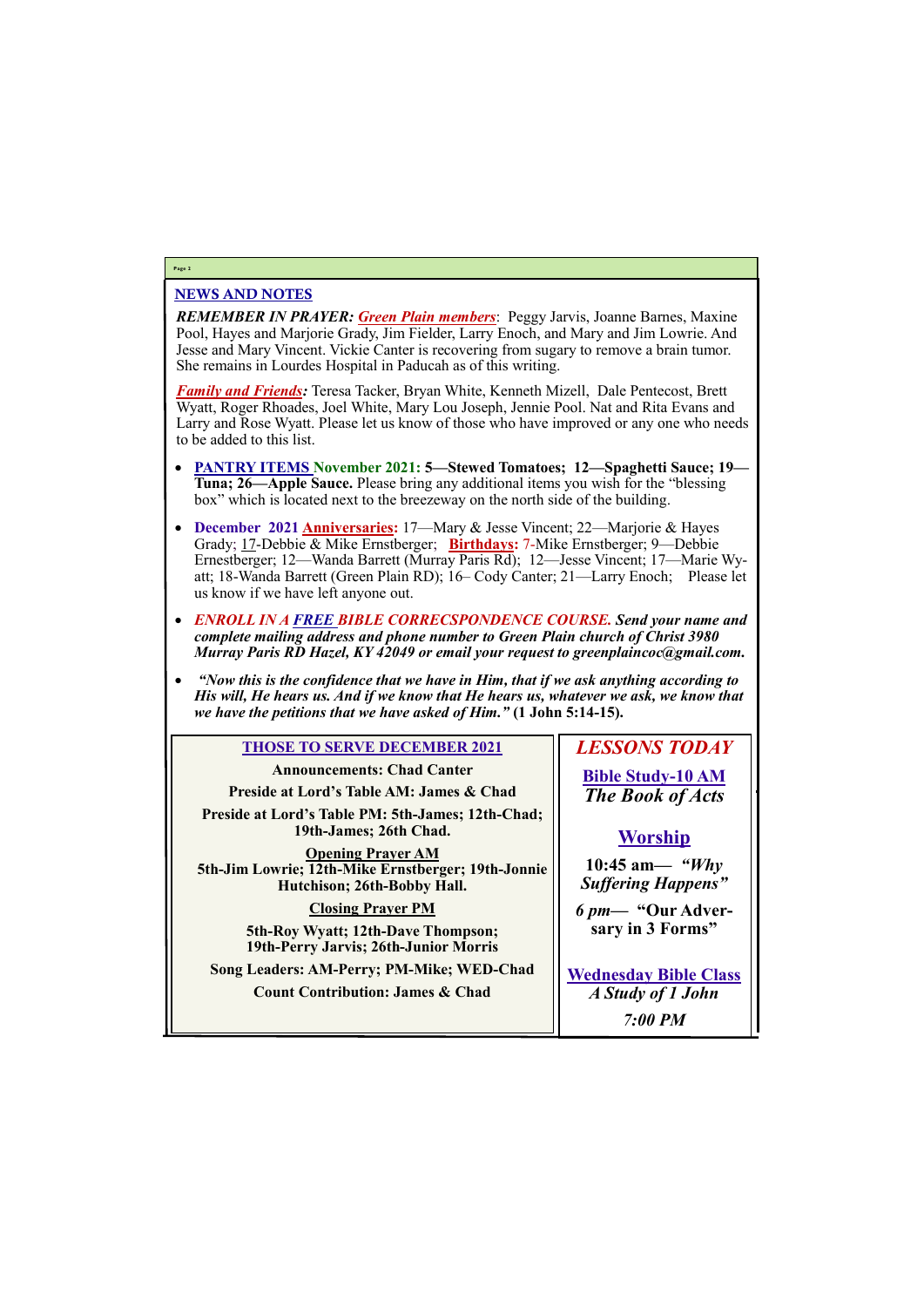**Page 3**

Paul addressed the elders from Ephesus in the words, *"So now, brethren, I commend you to God and to the word of His grace, which is able to build you up and give you an inheritance among all those who are sanctified"* (Acts 20:32).

**God has given the gift of hope.** To obtain the forgiveness of sins through Jesus' blood is to receive the hope of eternal life in heaven promised by God who cannot lie. Titus 1:2 reads, *"in hope of eternal life which God, who cannot lie, promised before time began."* It is our hope in Christ which sustains us through the darkest hours of life. The

Dear reader, have you accepted the gift of salvation given through Jesus as revealed in His Word? He wants to grant you His good and perfect gifts. The greatest gifts! Will you accept them? Remember, He is the *"author of eternal salvation to all who obey Him*<sup>*n*</sup> (Heb. 5:9).

Hebrew writer describes this hope as *"an anchor of the soul, both sure and steadfast"* (Hebrews 6:19). Without this hope one is adrift in a sea of despair and uncertainty. With this great gift of hope one looks to the future with wondrous anticipation and tremendous assurance. What a wonderful gift!

*(Continued from page 1)*

# **DOES GOD KNOW HOW YOU FEEL?** *Kevin Cauley*

Daddy, do you think God knows how we are feeling" were the words of my seven year old son after we found our pet dog, Dallas, dead in the back yard on a September morning. It was the first time he had lost any living thing to which he had an emotional attachment. He was crying hard and didn't know how to express his sadness. Yet, it was expressed in a profoundly common way. He wanted to know if God understood and cared that his little heart was breaking. "Yes," I answered. "God knows exactly what you are feeling." I wanted to cry along with him and did.

There are so many more tragic things in life than the death of a beloved pet, but that doesn't necessarily mean that the feelings or emotions are any less real. And in many tragic circumstances, people ask the same question, "Does God know how we are feeling? Does He care?" Yes, He does.

It would be a cruel, insensitive, and heartless creator that didn't care about his creation's well being. We have little sympathy for fathers and mothers that have no natural affection toward their own children. So

also, a god that didn't care for his creation would be no god at all. Of course the God of the universe, the Creator and Giver of all life, cares about His creation. We're reminded of God's care for us in Luke 12:6-7 "Are not five sparrows sold for two pence? and not one of them is forgotten in the sight of God. But the very hairs of your head are all numbered. Fear not: ye are of more value than many sparrows." In the words of Civilla D. Martin, "His eye is on the sparrow, and I know He watches me."

The Bible also teaches us that we can carry our burdens to God in prayer. Just as we would talk to our earthly father and let him know of our joys, aspirations, and concerns in life, so also we may approach our heavenly Father. It is the privilege of every one of his children to be able to talk to Him in prayer as Father. Galatians 4:6 declares, "And because ye are sons, God sent forth the Spirit of his Son into our hearts, crying, Abba, Father." When we so approach our Father, we can then, as Peter tells us, cast "all

*(Continued on page 4)*